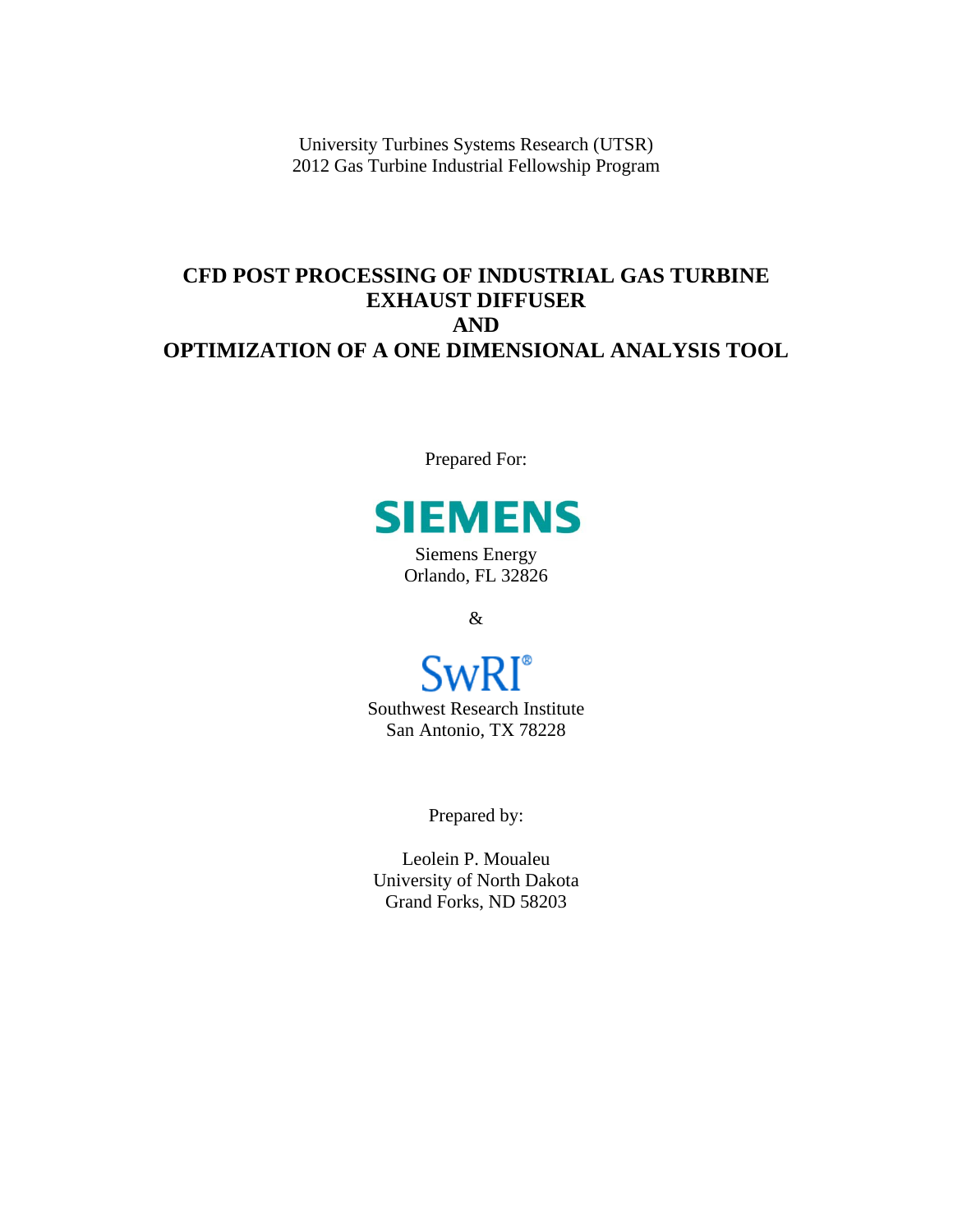#### **I. INTRODUCTION**

Land-based gas turbines have large amounts of kinetic energy at the last turbine stage. Exhaust diffusers downstream of the last stage convert some of this energy into additional static pressure at the diffuser outlet. Since the diffuser exit pressure is set by the ambient condition (exhaust stack), the static pressure at the diffuser inlet, hence at the turbine exit, is lowered. This low static pressure enhances the power of the turbine and the thermal efficiency whether the gas turbine is used in simple cycle or combined cycle application.

In a quest to address today's increasing demand for higher gas turbine performances, Siemens has conducted extensive researches about the geometrical effects and the impact of inlet conditions on exhaust diffusers. Findings of these researches needed to be summarized in a standard format that would be beneficial for future diffuser improvements. Numerical results of several real exhaust diffusers, for different gas turbine fleet, were post processed and gathered in catalogue format. This report describes similar effort done on CFD model representing the baseline configuration test rig, built at the Institute of Thermal Turbomachinery and Machinery Laboratory of the University of Stuttgart, Germany (ITSM).

CFD simulations are common practice to predict the flow complexity of exhaust diffusers. High-fidelity CFD models can require millions of meshes for which conservation of mass, momentum and energy are calculated in every one of these cells. However, the computational challenge and the mesh load of numerical modeling can be an uneconomical use of resources. Development of a relatively accurate and economic one-dimensional (1D) tool has been started. The 1D tool is designed to give preliminary insight of the diffuser geometry and first assessment of the overall diffuser performance. Designs showing promising results will be validated for further CFD analyses and experimental investigations.

#### **II. EXHAUST DIFFUSER CATALOGUE**

The diffuser catalogue, a database of relevant information about the diffuser geometry and performance for pre-determined flow conditions, was partly built from CFD simulations. Post processing of simulation results was conducted using ANSYS CFX-Post. Figure 1 shows the computational domain representing half of the baseline configuration of the ITSM test rig. The diffuser inlet was chosen a few centimeters downstream of the main inlet. The model also displays two and half of the five radial struts with an exhaust stack downstream of the conical segment.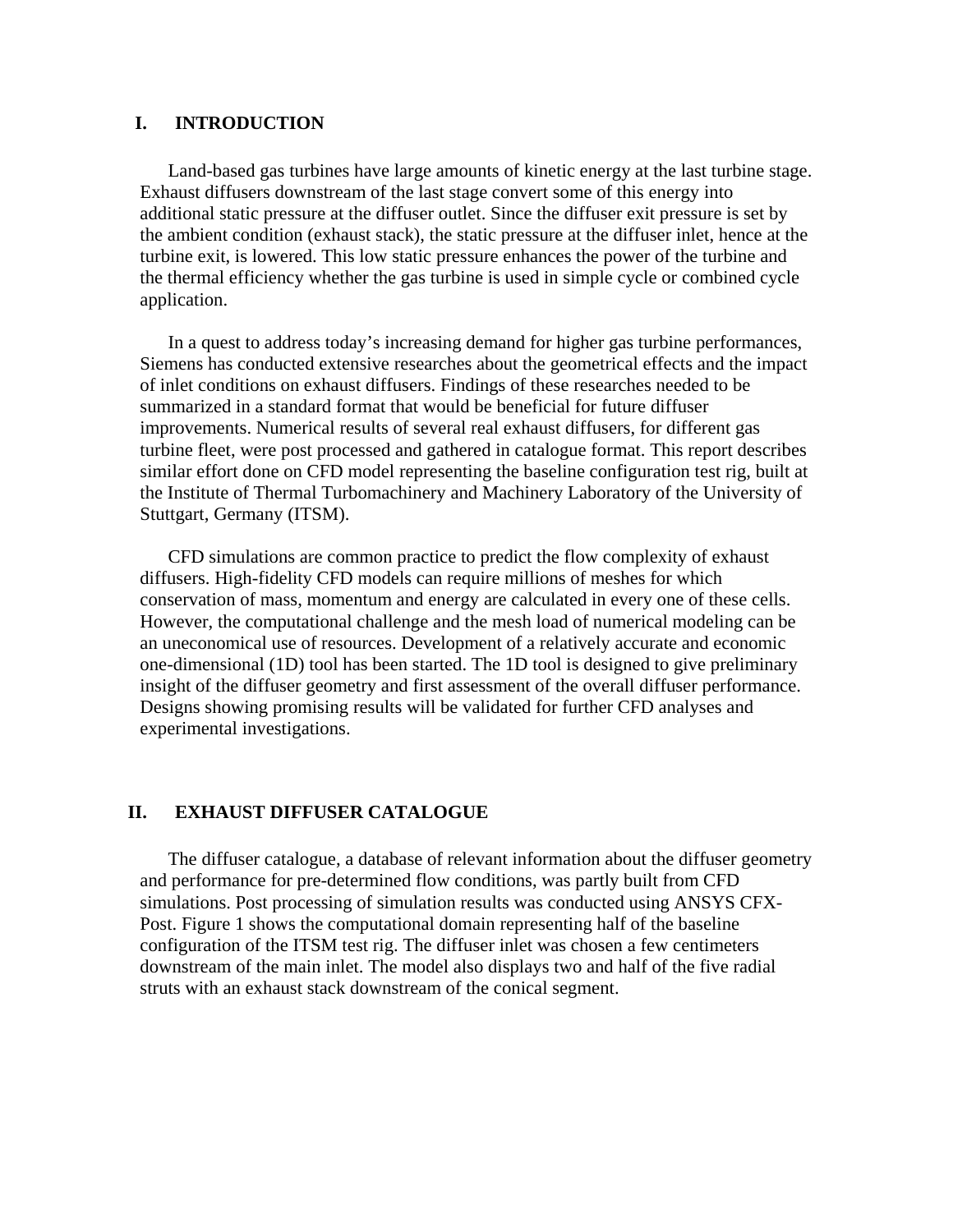

AMSYS

Figure 1. Baseline Configuration of ITSM Test Rig

The catalogue contains three main sections to characterize the diffuser. The first section gathers the geometries of the exhaust diffuser and the last turbine blade. The second section shows the inlet boundary conditions of the diffuser. Some important parameters defined at the diffuser inlet are total pressure and total temperature, the Mach number, the swirl and pitch angles. This section also displays the strut profiles and the calculated pressure coefficients. The third section shows the diffuser performances and losses. The exit conditions are presented in this section by the use of total pressure and total temperature contours, and also velocity contours.

# *A. Geometry section*

Standard views of the diffuser geometry with complete dimensions can be collected from CAD drawings (cold geometry). Typically, CFD models represent the geometry during continuous operation (hot geometry). Having both geometries displayed in this section of the catalogue can help capture the radial growth and the axial displacement of the exhaust components. Figure 2 shows a schematic of the diffuser with the diffuser inlet depicted by a radial plane positioned at the last turbine blade trailing-edge. This definition of the inlet was convenient for proper geometry and flow parameter input in the 1D analysis tool.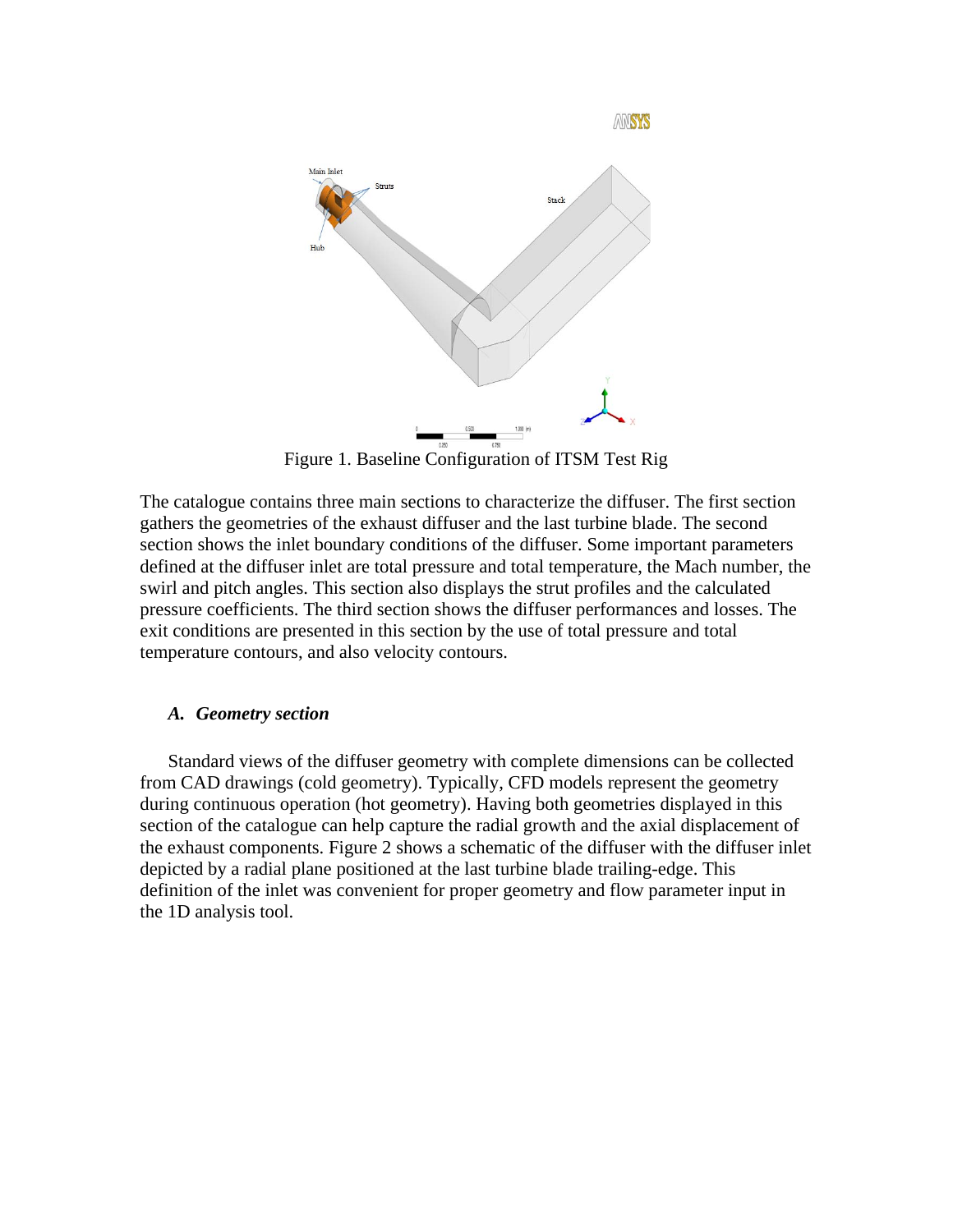

Figure 2. Schematic of ITSM Diffuser for the Baseline Configuration with Radial Plane Locations for Performance Calculations

#### *B. Aerodynamic section*

The diffuser inlet profiles were defined with the total pressure and total temperature, the swirl and pitch angles, the axial tangential and radial velocities. These profiles were calculated at thirteen radial locations using circumferential averaging. Mean values of flow properties at the diffuser inlet, summarized in a table, also included some aerodynamic parameters such as the inlet Mach number and the shape factor. These values were mostly mass averaged with the exception of the static pressure and static temperature which were area averaged. Figure 3 shows the diffuser inlet profiles of the baseline configuration. For reasons of confidentiality the inlet profiles and the performance of the diffuser (displayed in Figure 4) are shown relative to respective reference values (or design values). Information regarding the load on the struts was included in this section of the catalogue. The variation of the pressure coefficient along the strut axial chord was calculated at the location near the hub, at the mid span, and close to the casing.

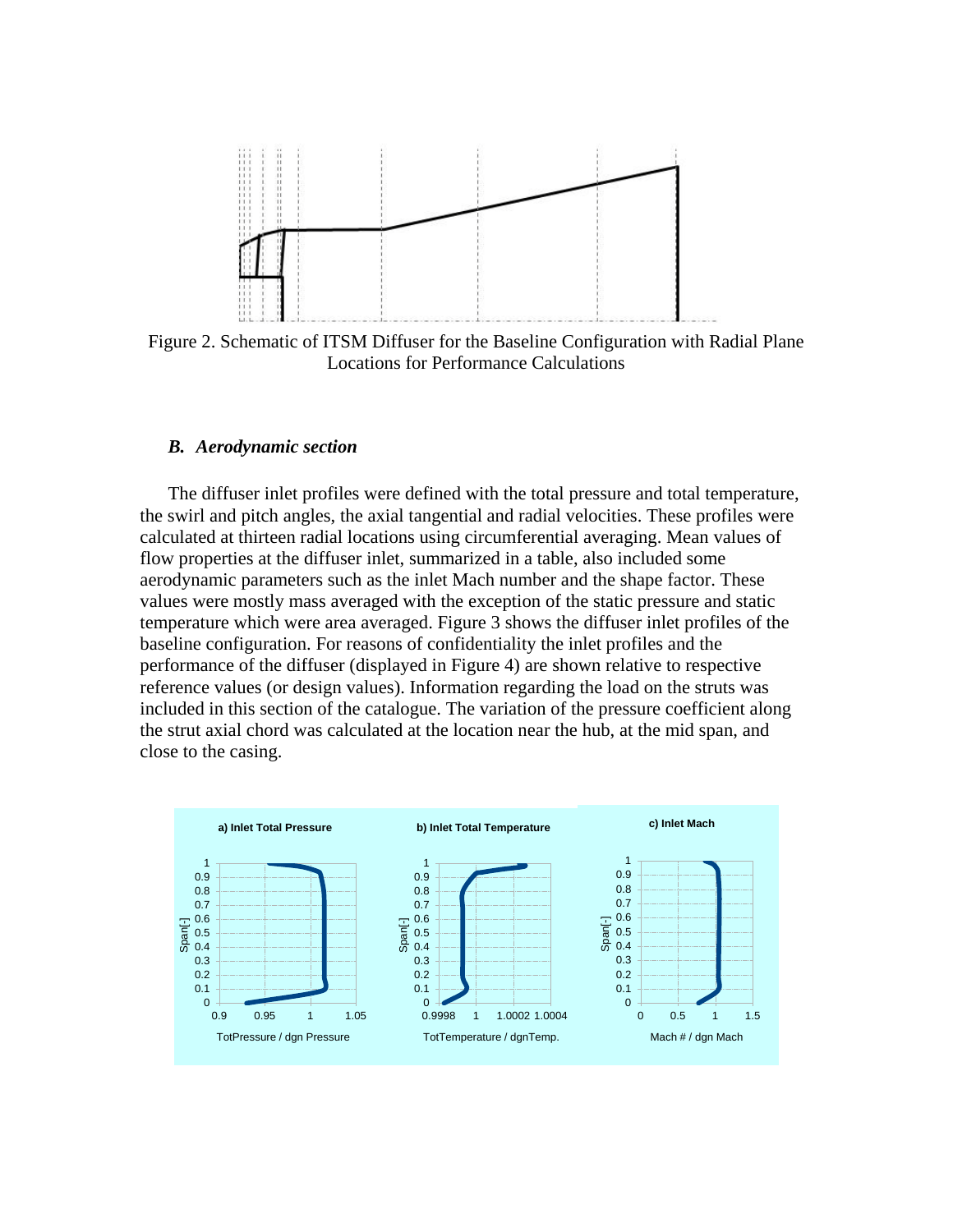

Figure 3. Inlet Profiles of ITSM Diffuser for the Baseline Configuration

# *C. Performance section*

The performance of the exhaust diffuser can be evaluated by calculating the pressure recovery. The pressure recovery and the area ratio calculations were incrementally monitor, along the diffuser, to capture the geometry blockage and the drop of the static pressure at the strut leading edge. The performance section also included calculations of total pressure loss coefficient, kinetic energy coefficient, total pressure drop, and the static pressure of the diffuser. These calculations were done at different plane locations as displayed in Figure 2. Some of the calculated parameters of the baseline diffuser are shown in Figure 4. Boundary conditions at the diffuser exit were also presented in this section of the catalogue with contour plots of total pressure, total temperature and velocity. Different load conditions (part loads) can be applied on a single diffuser geometry for simulation. Variations of the inlet profile at different loads were estimated by plotting the total and static pressure against the swirl angle and the Mach number.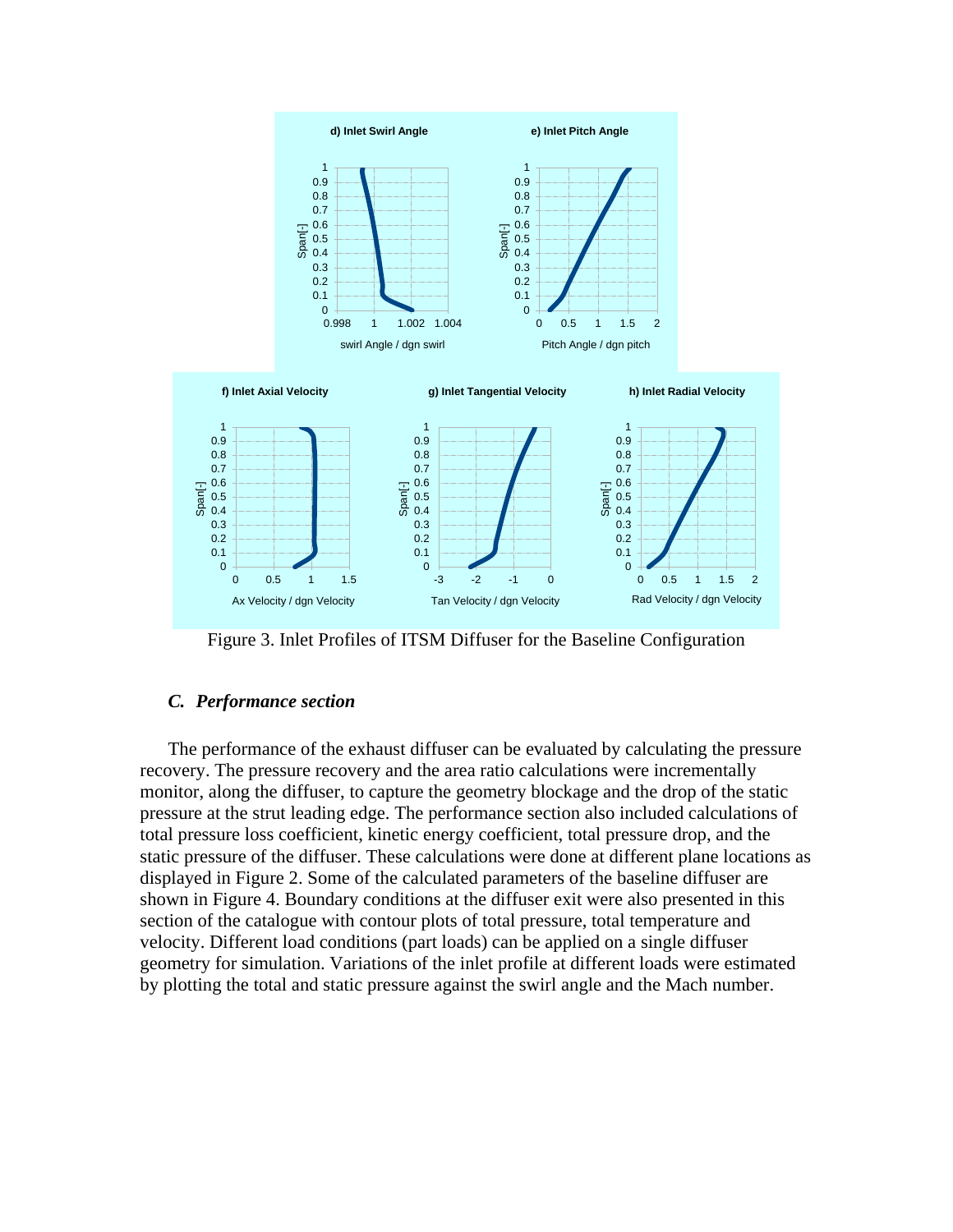

Figure 4. Performances and Losses along ITSM Diffuser for the Baseline Configuration

A reference sheet locating the sources that were used to develop the catalogue was included in the formatting. This sheet will also include the definition or formulation of some of the calculations such as the pressure recovery and the blockage.

# **III. OPTIMIZATION OF ONE DIMENSIONAL DIFFUSER ANALYSIS TOOL**

#### *A. Overview*

The Performance of an exhaust diffuser, for stationary gas turbines, is influenced by the inlet profiles and the geometrical shape of the diffuser. The 1D tool was built around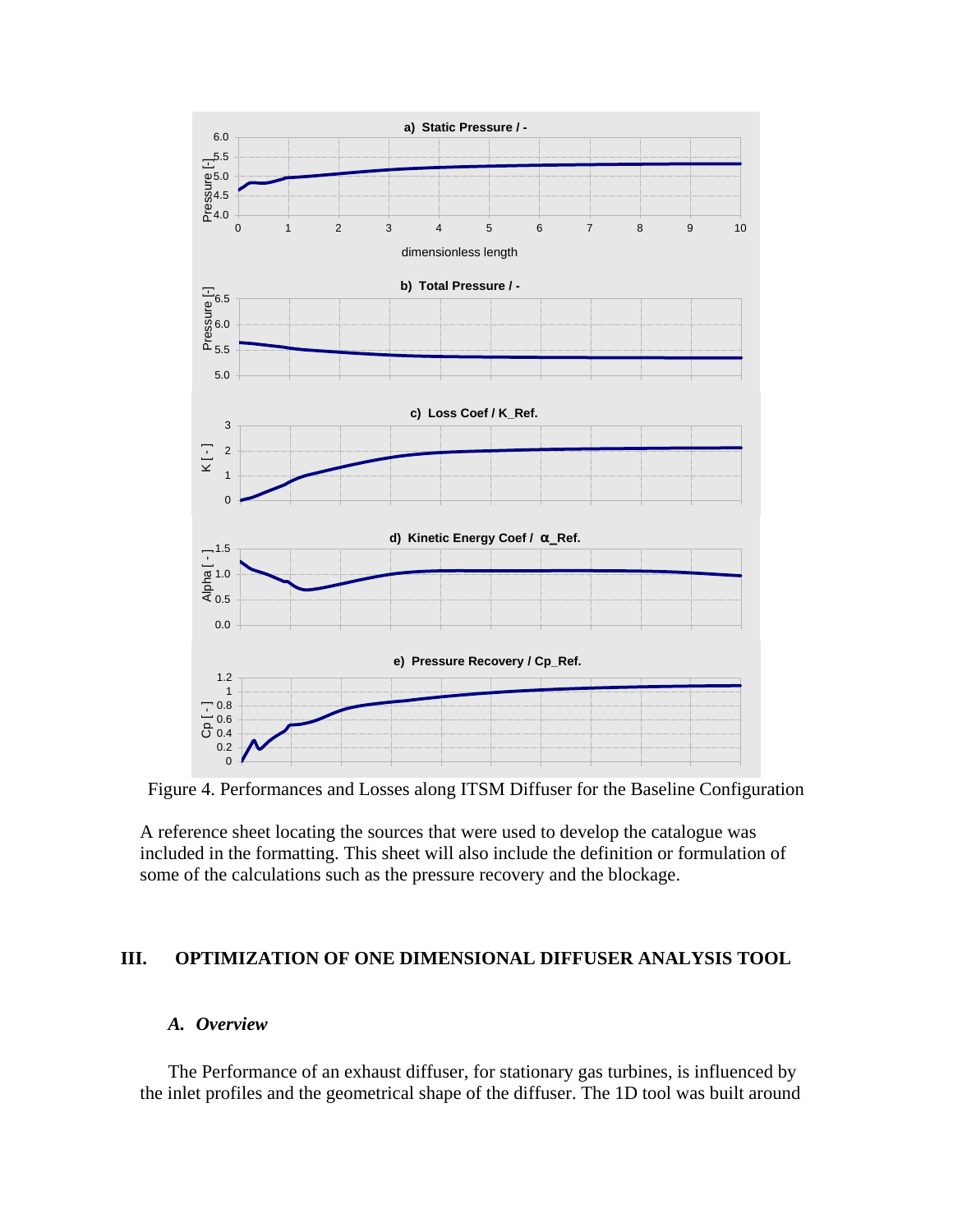these two factors by requiring input of flow conditions at the trailing edge of the last turbine stage and input of the geometry parameters. This flow calculator was developed in a spreadsheet format to simplify its implementation and development. The first sheet (or tab) gathered the necessary fluid properties at the inlet, along with flow properties such as the mass flow rate, the Reynolds number, and the initial pressure recovery. The second tab of the tool was reserved for the diffuser geometry inputs. These inputs were used to calculate 2D coordinates and generate a schematic of the designed diffuser. Figure 5 shows the ITSM diffuser as modeled in the 1D tool. The number of calculation tabs vary according to the number of divisions applied on the diffuser. In the present case, the ITSM diffuser was segmented in four regions: an annular region, a strut region, a hub-end region, and a conical region. Since the physics applied in these regions might differ, each region calculations were computed separately.



Figure 5. 1D-tool Modeling of ITSM Diffuser for the Baseline Configuration

The annular region represents the zone between the last turbine stage trailing edge to a few centimeters upstream of the strut leading-edge. The required geometry parameters were limited to the inner and outer diameter at the region inlet ( $d_{h,1}$  and  $d_{tip,1}$ ), the axial length of the region (*L*), the diverging angle at the wall, and the diverging angle at the hub ( $\theta_{OD}$  and  $\theta_{ID}$ ).

The strut region has the most required geometry parameters, due to the strut presence and orientation, and a second diffusing angle at the diffuser wall. In addition to the parameters mentioned for the annular region, inputs such as the number of struts  $(n<sub>s</sub>)$ , the pitch angle ( $\theta_p$ ), the dihedral angle ( $\theta_p$ ) for the strut orientation (radial or tangential), the airfoil maximum thickness  $(d_s)$  and length of the strut  $(L_s)$ , were also required in this region.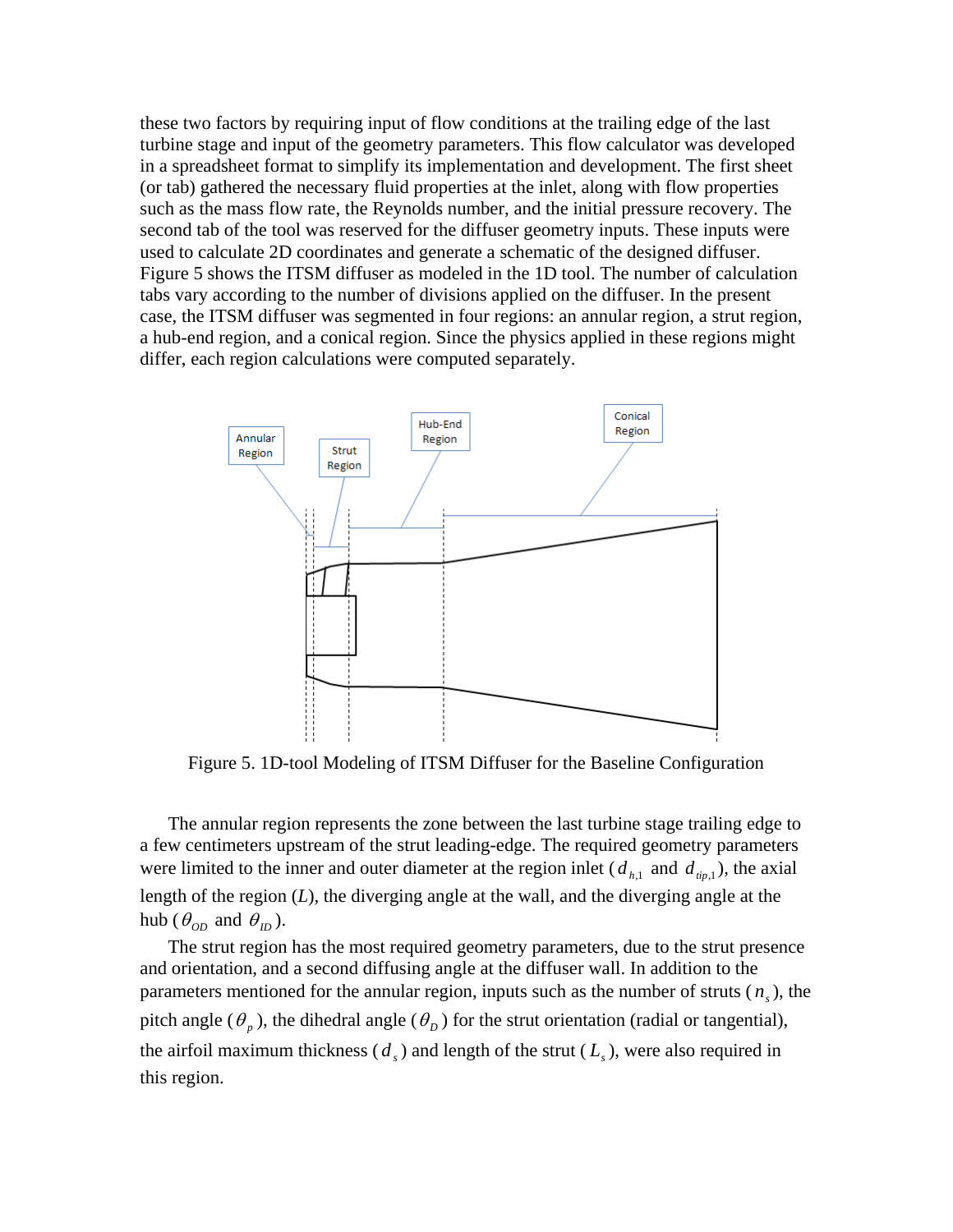Virtually all axial exhaust diffusers have a step at the end of the hub as it can be seen in Figure 5. The hub length  $(L<sub>b</sub>)$  was an important input parameter in hub-end region to accurately calculated the sudden area expansion.

The conical region required less parameter input due to the absence of a hub. This segment of a diffuser can have more than one diffusing angle depending on the design. A typical conical region with one diffusing angle is display in Figure 5.

#### *B. Diffuser Calculations*

1D flow permits simplification of the governing fundamental laws along a straight diffuser. The calculations done in the tool do not account for heat transfer, assuming steady incompressible flow. The momentum equation applied in the four regions illustrated in Figure 5, is computed as follow:

$$
p_1 \cdot A_1 - p_2 \cdot A_2 - \sum F_{drag} + F_p = \rho \cdot \left( -A_1 \cdot c_{x,1}^2 + A_2 \cdot c_{x,2}^2 \right)
$$
 (Eq. 1)

The region outlet velocity  $c_{x,2}$  is calculated using the conservation of mass

$$
A_1 \cdot c_{x,1} = A_2 \cdot c_{x,2} \tag{Eq. 2}
$$

The wall pressure forces combine both the pressure force at the casing and the hub

$$
F_p = \left(\frac{p_1 + p_2}{2}\right) \cdot \left(A_{p,w} \cdot \sin \theta_{OD} - A_{p,h} \cdot \sin \theta_{ID}\right)
$$
 (Eq. 3)

where  $A_{p,\omega}$  and  $A_{p,h}$  are the planform areas at the casing and the hub, respectively.

Drag predictions, implemented in the tool, were dependent on the flow complexity for each region. For the annular and the conical regions, the drag sources were attributed to the skin-friction drags at the casing and the hub. The Prandtl Schlichting correlation (1932) was used to estimate losses due to skin-friction drag

$$
\overline{C_f} = \frac{0.455}{[\log 10(\text{Re}_x)]^{2.58}}
$$
 (Eq. 4)

For the hub-end region, the pressure drag due to the sudden end of the hub (base drag) was identified as an additional contribution to the skin-friction drag. A base drag correlation that is function of the Mach number was developed and used in the tool. The presence of struts, in the strut region, generate other additional drag sources such as the profile drag for the airfoil section, the incremental drag due to the pitched struts, and the interference drag which should capture the losses due to the proximity of the struts to the casing and the hub. These drag sources were developed and accounted for the overall drag calculation in the strut region.

The performance of the segmented diffuser was evaluated by calculating the pressure recovery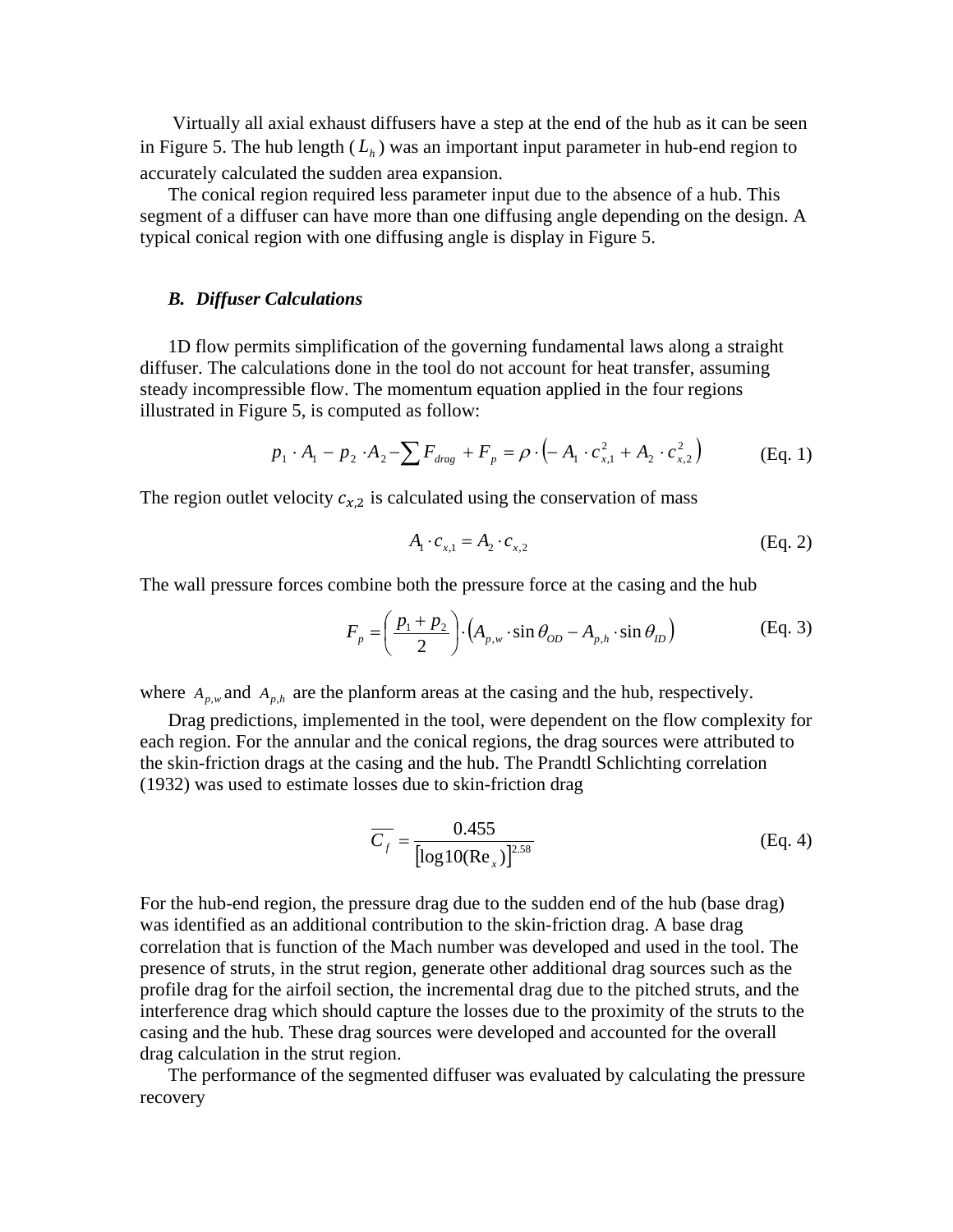$$
C_p = \frac{p_2 - p_1}{p_{t,1} - p_1}
$$
 (Eq. 5)

and the total pressure loss coefficient along the diffuser

$$
K = \frac{p_{t,1} - p_{t,2}}{p_{t,1} - p_1}
$$
 (Eq. 6)

# *C. Results*

The area calculations were first assessed and compared to CFD data to validate the geometry inputs. Figure 6 shows that the cross-sectional area calculations at the end surface of each region are comparable to the CFD results.



Figure 6. Comparison of Area Distributions along the ITSM Diffuser

Calculation of the pressure recovery at the diffuser exit revealed a low discrepancy of 0.04 % from the CFD result. It should be noted however that results obtained in regions preceding the conical segment were over-predicted, as it can be seen in Figure 7.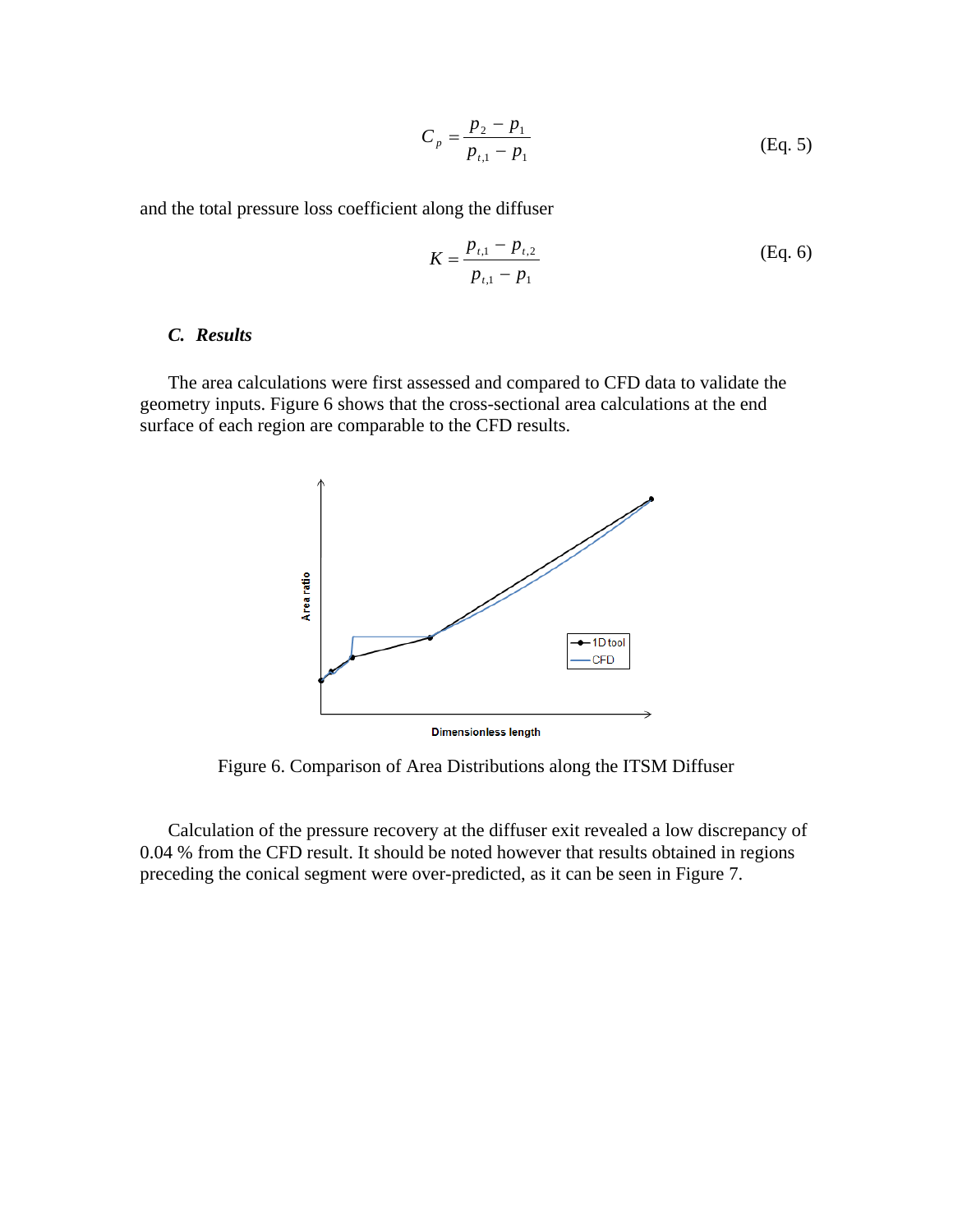

Figure 7. Comparison of Pressure Recoveries for the ITSM Diffuser

The exit plane of the annular region was chosen at proximity of the strut leading edge at the hub. Therefore, it is possible for the interference drag at the hub-strut intersect to also influence the boundary layer in the annular region, which the tool does not capture. Moreover, the tool area calculations do not account for the strut blockage. Axial velocity predictions, in regions where boundary layer growths are significant, greatly differ from the CFD results, as shown in Figure 8.



Figure 8. Comparison of Axial Velocities for ITSM Diffuser

#### *D. Drag Correlations*

The Exhaust diffuser was mostly segmented at locations where there was a change of the diffusion angle (kinks at casing and hub). To simplify calculations in the strut regions, the strut maximum thickness was assumed to be at the kink location. Furthermore, the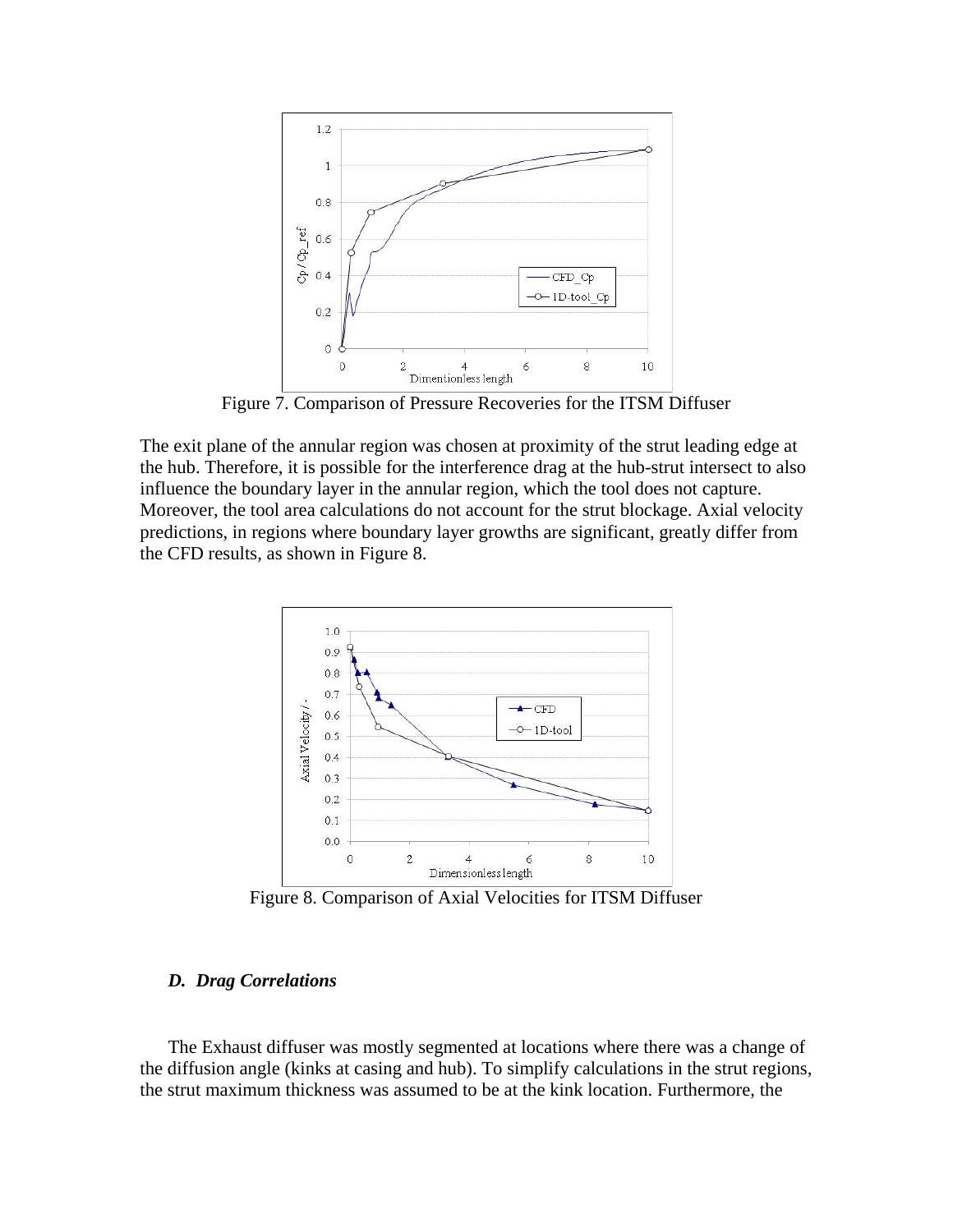drag calculations used in the 1D tool are developed from Navy struts. In real engines, the strut airfoils do not necessarily have aerodynamic shapes. That is, correlations based on NACA profiles can be sources of under-prediction (or over-prediction) of the total drag on the struts.

An attempt to correct the total drag prediction in each region was conducted. The first step was to obtain CFD static pressure forces of the diffuser at similar locations as the tool. Next, it was thought that matching these forces to the values calculated by the tool, would generate new total drags that could be comparable to the CFD drag predictions. This reverse prediction would need to be applied to several diffuser configurations with different inlet profiles. The idea being it would be to obtain a more standard approximation of the drag, which would provide forged factors to values obtained in the 1D tool, as displayed in Figure 9.



Figure 9. Drag Calibration Approach

#### *E. Conclusion*

The Strut region presented greater flow complexity compare to other regions. Additional post processing will be necessary to understand how the losses can be better modeled in these regions. Locations at which the 1D tool calculations are applied greatly influenced the results and comparisons to the CFD data, as it was observed in Figure 7. Therefore, an analysis on proper diffuser segmentation can be advantageous to improve the tool predictions. Regions where the flow was less complex such as annular and conical segments can be improved by adding boundary layer blockage in the 1D tool calculations.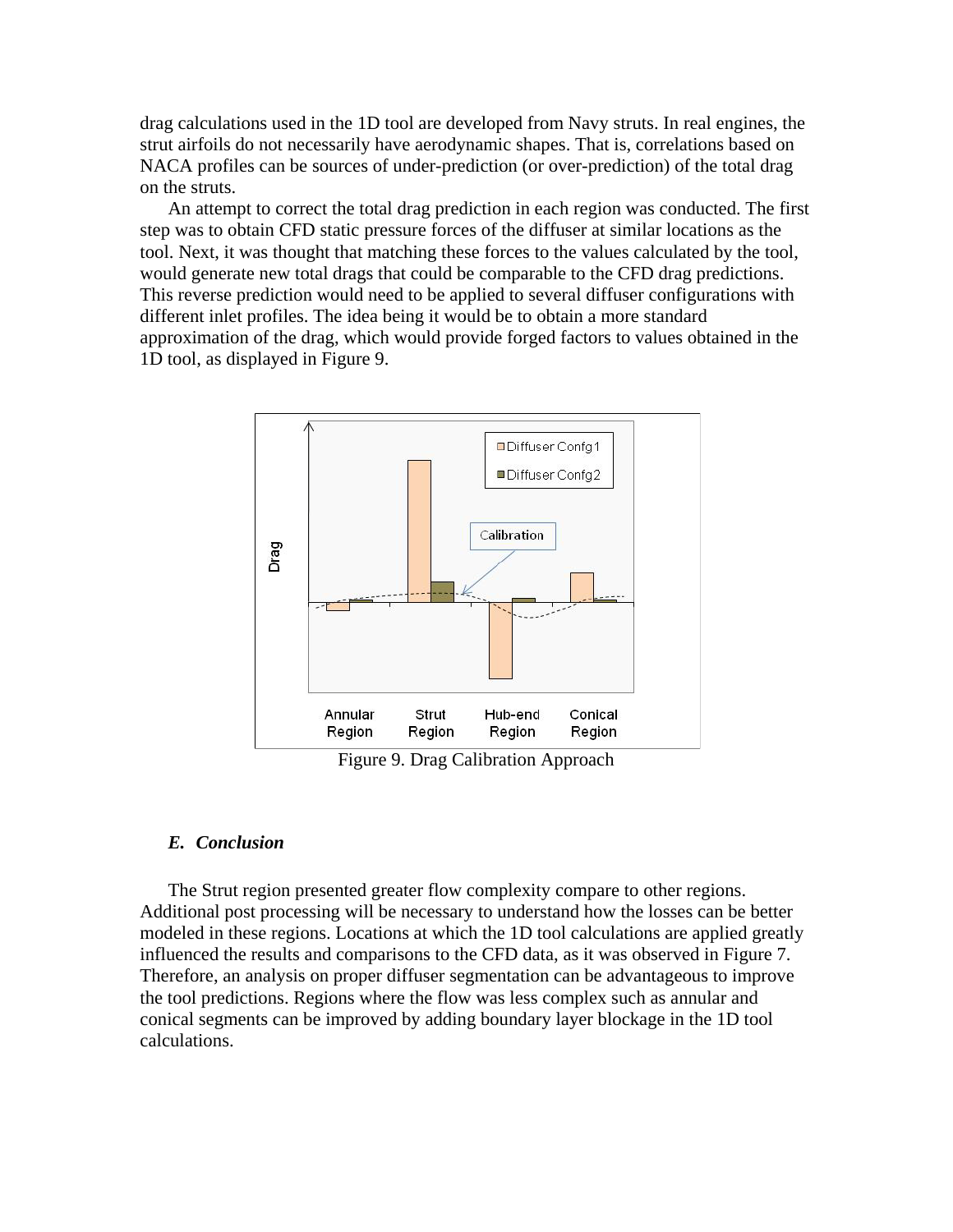#### **ACKNOWLEDGEMENTS**

I would like to express my gratitude to Siemens Energy, and specifically to the Orlando/Jupiter team, for making this opportunity a rewarding learning experience. As an intern at Siemens, I had the pleasure to be supervised by Dr. Ali Akturk and Dr. Jose Rodriguez. I would like to thank them for taking the time to teach me valuable engineering skills. Thank you to Dr. Matthew Montgomery and Dr. Chander Prakash for allowing me to be part of the Advanced Combustion & Aero-Thermal Technologies group and for broadening my knowledge of exhaust diffusers. Finally, thank you to the UTSR program. Without the program, this great opportunity would not have been possible.

# **REFERENCES**

- [1] Japikse, D. and Baines, N. C., 1998, *Diffuser design technology*, Concepts ETI, Norwich, VT
- [2] Hirschmann, A., Volker, S., Casey, M., and Montgomery, M., 2012, "Hub extension in an axial gas turbine diffuser", *Proceedings of ASME, Turbo Expo 2012, Copenhagen, Denmark*.
- [3] Volker, S., Kuschel, B., Hirschmann, A., Schatz, M., Casey, M., and Montgomery, M., 2012, "Hub injection flow control in a turbine exhaust diffuser", *Proceedings of ASME, Turbo Expo 2012, Copenhagen, Denmark*.
- [4] Bertin, J. J., and Cummings, R. M., *Aerodynamics for engineers*, 5th Edition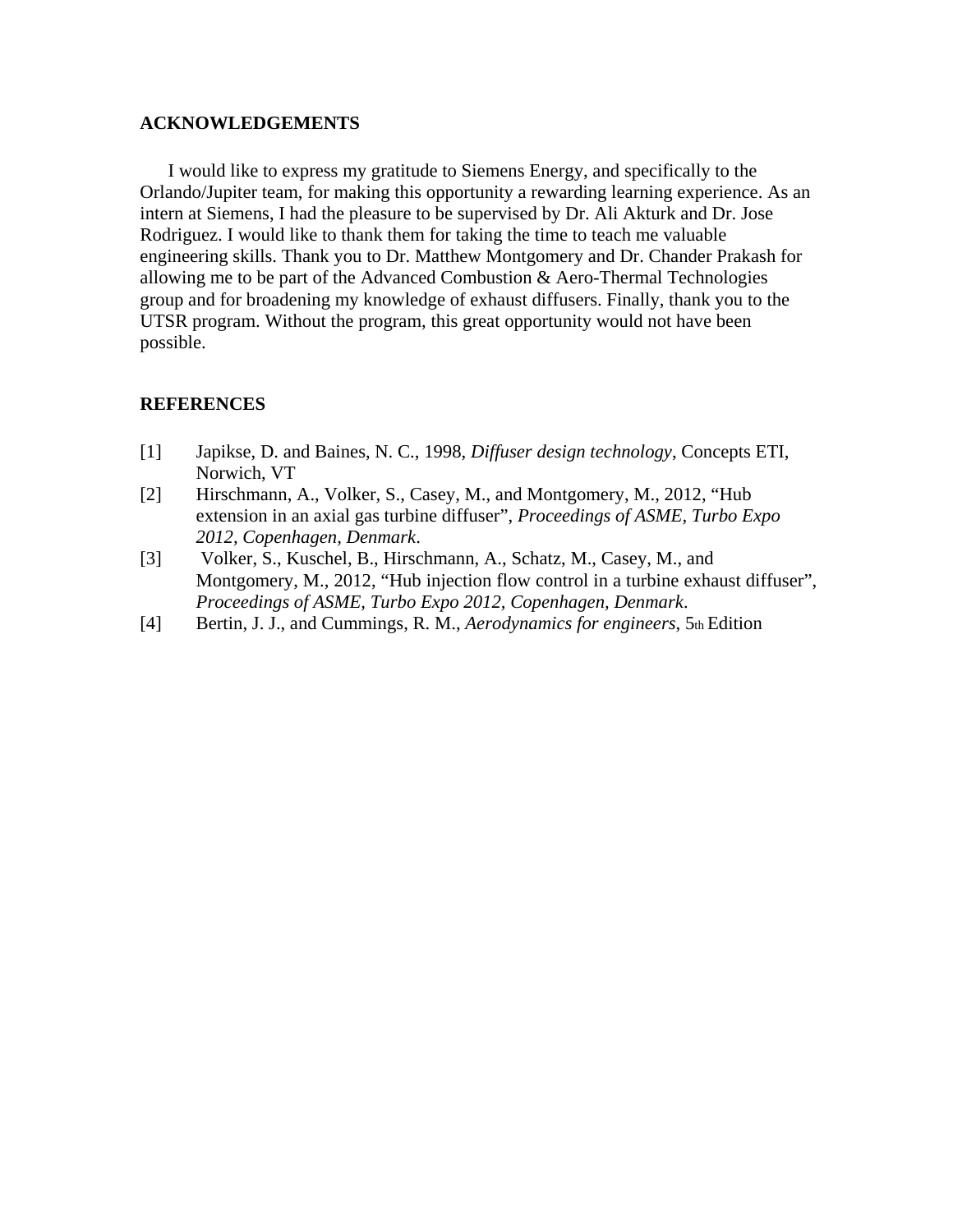# **APPENDIX**



Figure 10. Comparison of Total Pressure Loss Coefficients for ITSM Diffuser



Figure 11. Comparison of Static Pressures for ITSM Diffuser